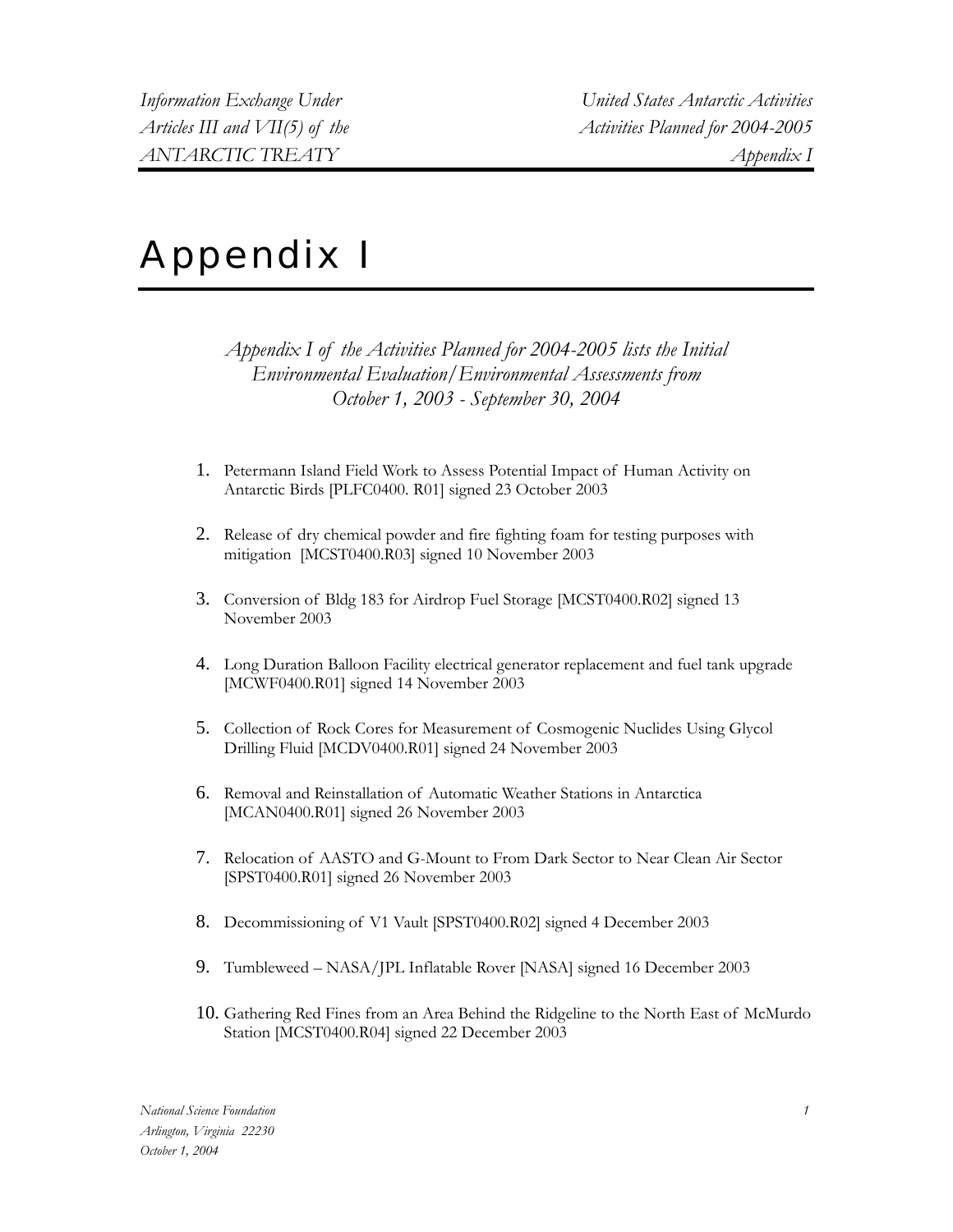- 11. Rock Coring and Release of Drilling Fluid for Lava Flow Sampling in the McMurdo Sound Area [MCFC0400.R01] signed 24 December 2003
- 12. Demolition of Building at Williams Field [MCST0400.R05] signed 7 January 2004
- 13. Footpath Improvement to Satellite Earth Station [PLST0400.R01] signed 12 January 2004
- 14. Revised Field Plan: Rock Coring and Release of Drilling Fluid for Lava Flow Sampling in the Taylor Valley [MCDV0400.R02] signed 24 January 2004
- 15. Aircraft Overflights over the Antarctic Peninsula Region. [NASA IEE] signed 2 February 2004
- 16. Day Tank Replacement at McMurdo Station [MCST0400.R05] signed 5 March 2004
- 17. Use of Environmental Plots and Lysimeters at Palmer Station to Study Terrestrial Ecosystems [PLST0400.R02] signed 8 March 2004
- 18. Temporary Snow Fence Installation to Assess Effects of Snow Deposition on Declining Adélie Penguin Populations in the Western Antarctic Peninsula Region [PLFC0401.IEE] signed 9 March 2004
- 19. VHF Antenna Relocation and Tower Decommissioning [PLST0400.R03] signed 19 April 2004
- 20. Continued Road Maintenance at Scott Base Transition [MCST0400.R06] signed 19 April 2004
- 21. Continued Use and Evaluation of Explosives to Support Scientific Research in Antarctica Amendment No. 1 to [PGAN9601.AM1] signed 19 April 2004
- 22. Use of Acoustic Current Meters. [PLON0400.R01] signed 14 July 2004
- 23. Collection of Water, Sediment, and Plankton Samples from Marguerite Bay. [PLON0400.R02] 26 July 2004
- 24. Establishment of a Temporary Field Camp for a Geologic Research Workshop in Bull Pass, McMurdo Dry Valleys ROER MCDV0500.R01 Approved 8/9/04